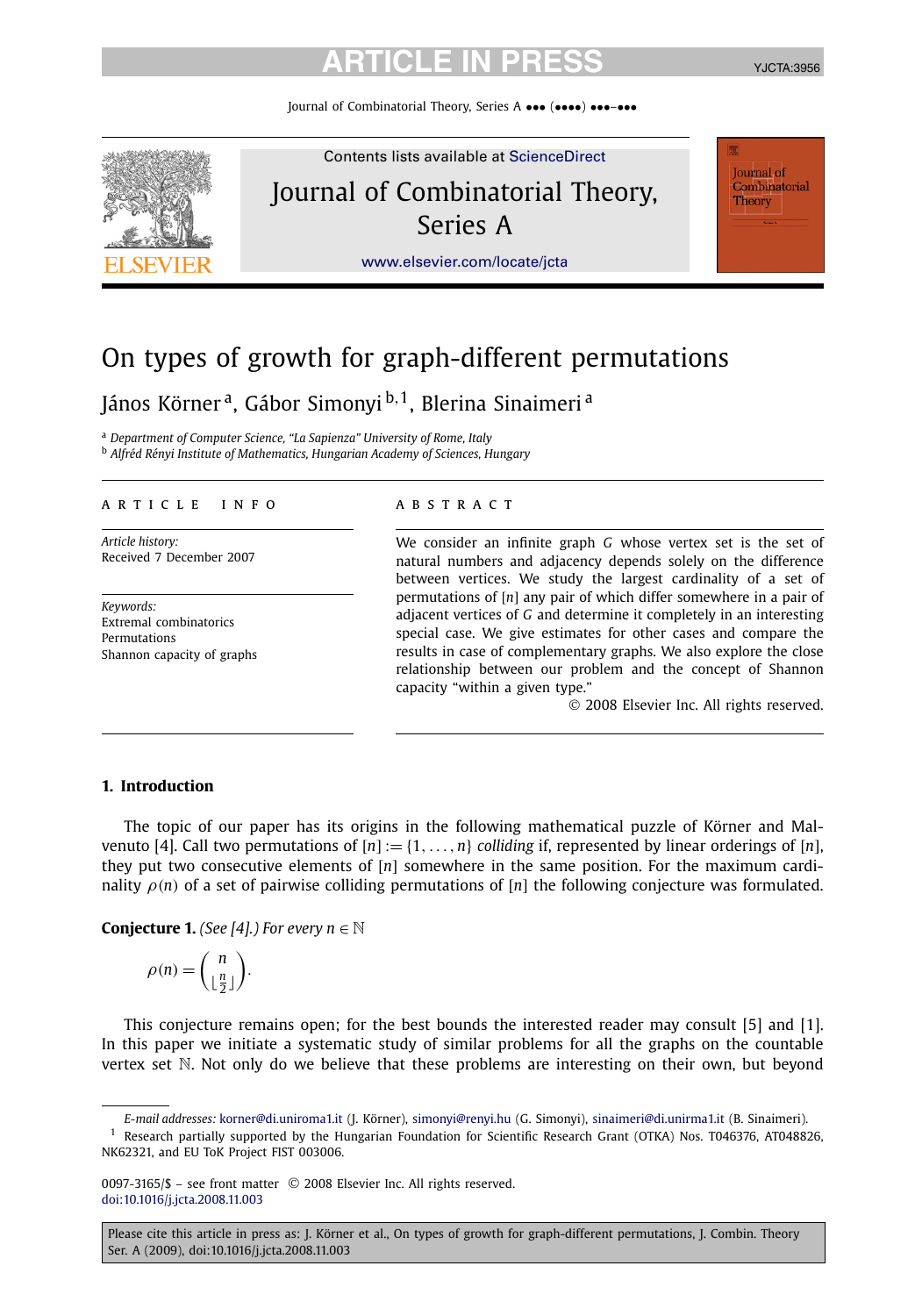#### 2 *J. Körner et al. / Journal of Combinatorial Theory, Series A* ••• *(*••••*)* •••*–*•••

this we hope that studying them within a unified framework may shed more light also on the initial problem on colliding permutations.

Let G be an infinite graph whose vertex set is the set  $\mathbb N$  of the natural numbers. We call two permutations of the elements of [*n*], the first *n* natural numbers, *G*-different if they map some  $i \in [n]$  to adjacent vertices of *G.* (We will often think and write about permutations of [*n*] as *n*-length sequences that contain each element of [*n*] exactly once. In this language, two permutations are *G*-different if there exists a position where the corresponding two sequences contain the two endpoints of an edge of *G*.) We denote by  $T_G(n)$  the maximum cardinality of a set of pairwise *G*-different permutations of *G.* The question about pairwise colliding permutations is that special case of our present problem where the graph is the infinite path *L* defined by

$$
V(L) = \mathbb{N} \qquad E(L) = \{ \{i, i+1\} \mid i \in \mathbb{N} \}.
$$

We will concentrate our attention on the special class of *distance graphs*. Given an arbitrary (finite or infinite) set  $D \subseteq \mathbb{N}$  we define the graph  $G = G(D)$  by setting

$$
V(G(D)) = \mathbb{N}, \qquad E(G(D)) = \{ \{i, i+d\} \mid i \in \mathbb{N}, d \in D \}.
$$

Clearly,  $L = G({1})$ . We will write

$$
T(n, D) = T_{G(D)}(n).
$$

In the papers [4] and [5] attention was restricted to those cases where the growth of  $T(n, D)$  in  $n$ is only exponential. Here we consider various speeds of growth and determine the exact value of *T (n, D)* for every *n* in a non-trivial case. We are especially interested in the relationship between the values of  $T(n, D)$  and  $T(n, \overline{D})$ , where  $\overline{D} = \mathbb{N} \setminus D$ .

### **2. Superexponential growth**

The determination of  $T(n, \overline{\{1\}})$  leads to a surprisingly simple formula.

### **Theorem 1.**

$$
T(n,\overline{\{1\}})=\frac{n!}{2^{\lfloor\frac{n}{2}\rfloor}} \quad \text{for every } n \in \mathbb{N}.
$$

**Proof.** First we prove the upper bound

$$
T\left(n,\,\overline{\{1\}}\right)\leqslant \frac{n!}{2^{\lfloor\frac{n}{2}\rfloor}}.
$$

To this end fix *n* and define  $\sigma_{i,j}$  to be the permutation that exchanges the entries  $i \in [n]$  and  $j \in [n]$ , that is, for any permutation  $π$ ,  $σ$ <sub>*i*, $jπ$ </sub> differs from  $π$  only in the places where the entries *i* and *j* stand, which are exchanged. For any fixed  $\pi$  consider the set of permutations

$$
C(\pi):=\big\{\sigma_{1,2}^{\varepsilon_{1,2}}\sigma_{3,4}^{\varepsilon_{3,4}}\dots\sigma_{k,k+1}^{\varepsilon_{k,k+1}}\pi\!:\ \forall i\ \varepsilon_{i,i+1}\in\{0,1\}\big\},
$$

where *k* equals 2 $\lfloor n/2 \rfloor - 1$ ,  $\sigma_{i,j}^0$  is meant to be the identity permutation, while  $\sigma_{i,j}^1 := \sigma_{i,j}.$  Let *B* be a set of permutations of [*n*] satisfying our condition that for any pair of them there is an  $i \in [n]$  they map to numbers at distance at least two and observe that the conditions imply  $|C(\pi) \cap B| \leq 1$ , while  $C(\pi) \cap C(\pi') = \emptyset$  if  $\pi, \pi' \in B$ ,  $\pi \neq \pi'$ . Since  $|C(\pi)| = 2^{\lfloor n/2 \rfloor}$  for any  $\pi$ , the foregoing implies

$$
|B| \leqslant \frac{n!}{2^{\lfloor \frac{n}{2} \rfloor}},
$$

which is the claimed upper bound.

In order to prove the inequality in the opposite direction, for every *n* we shall explicitely construct a set of permutations satisfying the requirement. We start by the odd values of *n* and build our construction in a recursive manner. It will be important for the recursion that for every odd *n*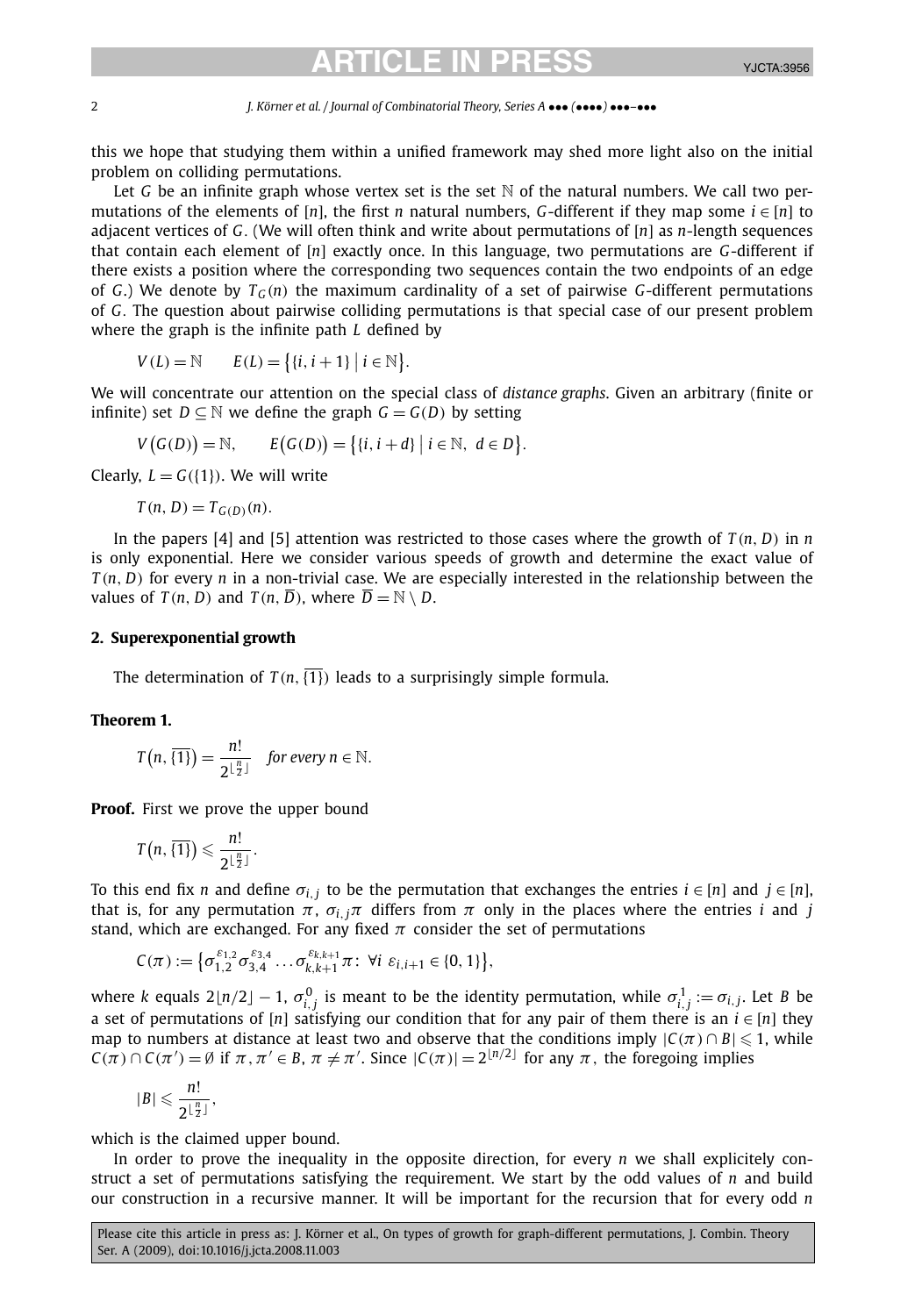#### *J. Körner et al. / Journal of Combinatorial Theory, Series A* ••• *(*••••*)* •••*–*••• 3

the construction be invariant with respect to cyclic shifts. For  $n = 1$  the construction consists of the identical permutation. Suppose next to have constructed

$$
t_{n-2}:=\frac{(n-2)!}{2^{\lfloor\frac{(n-2)}{2}\rfloor}}
$$

permutations yielding a set *Bn*−<sup>2</sup> that satisfies the pairwise relation we need and has the additional property of being closed with respect to cyclic shifts. We will construct a set  $A_n$  of  $\frac{n-1}{2}t_{n-2}$  permutations of  $[n]$  satisfying the same pairwise condition and define  $B_n$  to be the set consisting of all the cyclically shifted versions of the elements of  $A_n$ . For an arbitrary permutation  $\pi$  of  $[n-2]$  and  $1 < j \leqslant n$  we define the transformations  $\Psi^j$  in the following manner. The permutation  $\Psi^j\pi$  is acting on the set [*n*],

$$
\Psi^{j}\pi(1) := n,
$$
  
\n
$$
\Psi^{j}\pi(i) := \pi(i-1) \text{ for every } 1 < i < j,
$$
  
\n
$$
\Psi^{j}\pi(j) := n-1,
$$
  
\n
$$
\Psi^{j}\pi(i) := \pi(i-2) \text{ for every } j < i \leq n.
$$

In other words, the permutation  $\Psi^j\pi$  is obtained from  $\pi$  by prefixing  $n$  in the position preceding the first number in *π* and inserting *n* − 1 in the *j*th position of the resulting permutation. For a set *A* of permutations we denote by  $\Psi^j(A)$  the set of the images by  $\Psi^j$  of all the permutations of  $[n-2]$ belonging to *A*. As a last element of notation, let us denote by  $S^j$  the set of those permutations  $\tau$ of  $[n]$  for which  $\tau^{-1}(n-2) < j$ . Consider

$$
A^j := \Psi^j(B_{n-2}) \cap S^j
$$

and set

$$
A_n := \bigcup_{j=2}^n A^j.
$$

(The attentive reader may note that  $A^2 = \emptyset$  but we felt it more natural not to exclude this set from the above union.) As every permutation in *An* has *n* at its first position no two of them can be cyclic shifts of each other, whence  $|B_n| = n|A_n|$ . Therefore in order to check that we have constructed the right number of permutations it is sufficient to verify that

$$
|A_n| = \frac{n-1}{2}t_{n-2}.\tag{1}
$$

To this effect, recall that by our hypothesis the set *Bn*−<sup>2</sup> is invariant with respect to cyclic shifts. This implies that the number of those of its sequences in which a fixed element, in our case  $(n-2)$ , is confined to any particular subset of the coordinates is proportionate to the cardinality of the coordinate set in question, and thus

$$
|A^j| = \frac{j-2}{n-2} |B_{n-2}|,
$$

whence

$$
|A_n| = \sum_{j=2}^n |A^j| = \sum_{j=2}^n \frac{j-2}{n-2} |B_{n-2}| = \frac{n-1}{2} t_{n-2},
$$

which, substituting the value of *tn*−2, yields

$$
|A_n|=\frac{(n-1)!}{2^{\lfloor\frac{n}{2}\rfloor}}.
$$

This settles our claim (1) and proves that  $B_n$  has the requested number of permutations.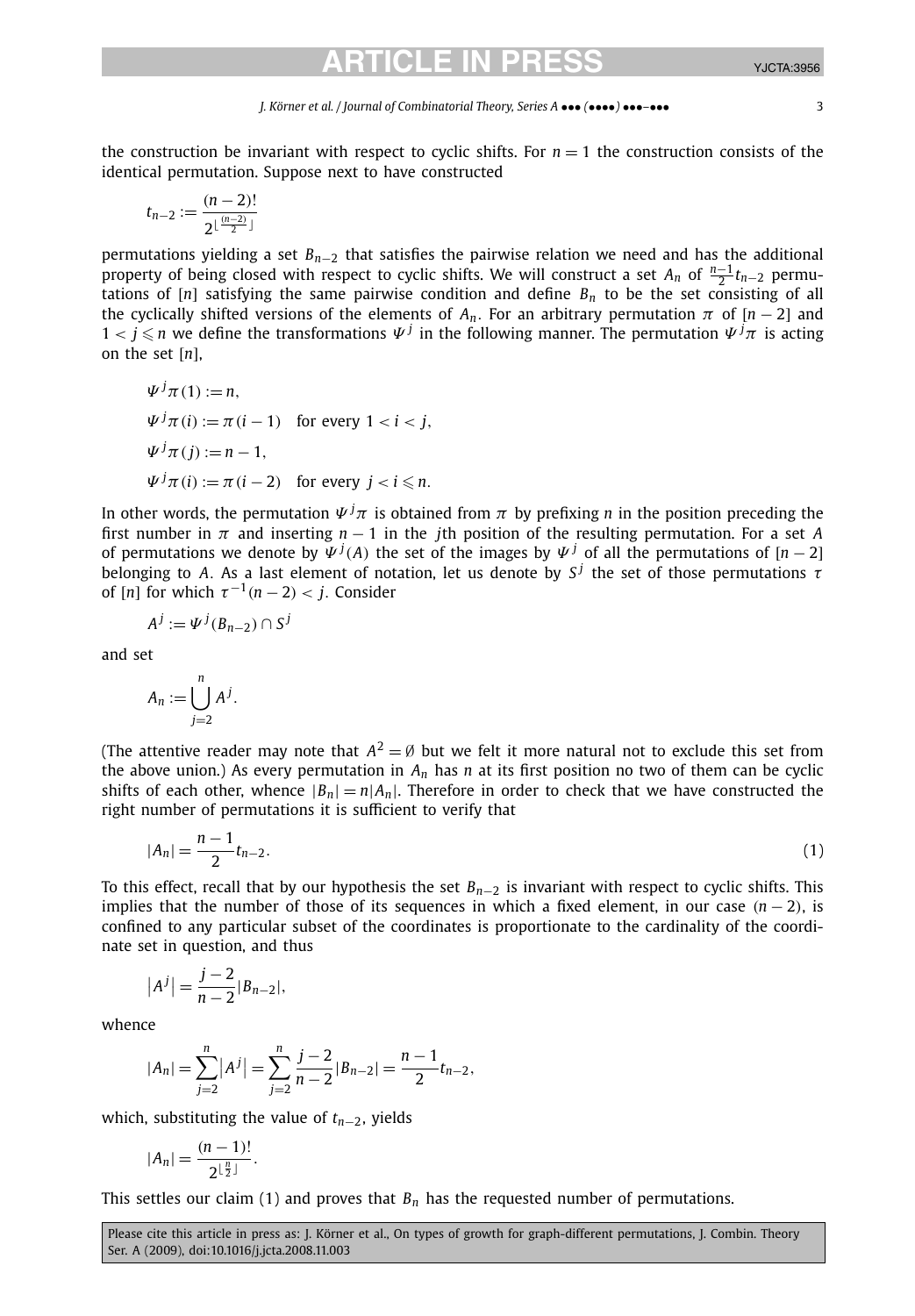#### 4 *J. Körner et al. / Journal of Combinatorial Theory, Series A* ••• *(*••••*)* •••*–*•••

To conclude the proof it remains to show that every pair of sequences from  $B_n$  represents a  $G(\overline{\{1\}})$ different pair of permutations. We will first prove that such is the case if both sequences are from *An*. If they belong to the same  $A<sup>j</sup>$  then this is obvious since the two permutations in such a pair must differ somewhere in those coordinates where they feature an element of *Bn*−<sup>2</sup> and thus the corresponding elements of *B<sub>n−2</sub>* must be different sequences. This implies, by our hypothesis, that they differ in some coordinate by strictly more than 1. If the two sequences,  $\pi$  and  $\tau$ , do not belong to the same  $A^j$ , then we must have, say  $\pi \in A^j$  and  $\tau \in A^k$  with  $j < k$ . But then in the kth position  $\tau(k) = n - 1$ , while by definition,  $\pi(k) < n - 2$ , settling this case as well.

If  $\pi$  and  $\tau$  are two permutations that do not belong to  $A_n$  but have the value *n* in the same position, then they are clearly in a similar relation as their respective cyclic shifts in *An*, thus the above argument still applies.

Finally, we must prove that any two of our sequences having the symbol *n* in different positions also represent a  $G(\overline{\{1\}})$ -different pair of permutations. Now, unless the symbol *n* of both of the two sequences meets the symbol  $(n - 1)$  of the other one, we are done. Otherwise they have their respective subsequences belonging to *Bn*−<sup>2</sup> positioned in the very same coordinates and it suffices to see that these subsequences are different. For this purpose suppose that the two sequences have their symbol  $(n - 1)$  in the *j*th and the *k*th position, respectively. But then, supposing  $j < k$  we can say that they must have their respective symbols  $(n-2)$  in different positions since the one having its  $(n-1)$  in the kth position has its  $(n-2)$  in a position belonging to the open interval  $(j, k)$  while the other one has it in the complement of the closed interval  $[i, k]$  by construction. This proves our theorem for every odd *n.*

In order to prove our claim also for even values of *n*, it is enough to consider the set  $A_{n+1}$  (now  $n+1$  is odd) and delete the first entry, which is  $(n+1)$ , from each of the permutations in this set. This way we get the right number of permutations of [*n*] and their pairwise relations satisfy the requirement by the previous part of the proof.  $\Box$ 

**Remark 1.** The construction presented in the proof above (in fact, a family of similar constructions that includes it) can also be described in the following short way. Let *n* be odd and take all those permutations of [*n*] in which the cyclic order within each of the triples {1*,* 2*,* 3}*,*{3*,* 4*,* 5}*,...,* {*n* − 2*,n* − 1*,n*} is the same as in some given fixed permutation; say, the identity. Verifying the relevant properties of the construction is also simple using this description. The case of even *n* follows the same way as in the above proof.

**Remark 2.** Consider the graph whose vertex set is the set of permutations of [*n*] and such that two permutations form an edge if and only if they satisfy the requirement we dealt with in Theorem 1. Denote this graph by  $H_{\overline{11}}(n)$ . Observe that its clique number  $\omega(H_{\overline{11}}(n)) = T(n, \overline{11})$  by definition and notice that by the proof above its chromatic number  $χ$ ( $H_{\overline{11}}(n)$ ) has the same value. (The sets  $C(π)$ defined in the proof can serve as color classes of an optimal coloring.) This observation will be used in the proof of the subsequent corollary.

With some additional argument the above theorem gives the exact value of  $T(n,{\overline{\{q\}}})$  also for  $q\neq 1.$ We will need the following well-known lemma, the roots of which go back to Shannon [9]. We give a short proof for the sake of completeness.

**Lemma 1.** Let  $G_1, \ldots, G_k$  be graphs and let  $G_1 \cdot \ldots \cdot G_k$  denote their co-normal product, i.e., the graph with *vertex set*  $V(G_1) \times \cdots \times V(G_k)$  *in which two vertices x*, *y* are adjacent if there is an *i* such that the respective ith entries  $x_i$ ,  $y_i$  of these sequences satisfy  $\{x_i, y_i\} \in E(G_i)$ . If  $\chi(G_i) = \omega(G_i)$  holds for every i, then  $\omega(G_1 \cdot \ldots \cdot G_k) = \prod_{i=1}^k \omega(G_i).$ 

**Proof.** It is easy to verify that  $\omega(G_1 \cdot \ldots \cdot G_k) \geqslant \prod_{i=1}^k \omega(G_i)$  always holds. To prove the reverse inequality observe that  $\chi(G_1 \cdot \ldots \cdot G_k) \leqslant \prod_{i=1}^k \chi(G_i)$ . By  $\omega(G_1 \cdot \ldots \cdot G_k) \leqslant \chi(G_1 \cdot \ldots \cdot G_k)$  the conditions  $\chi(G_i) = \omega(G_i)$  imply the statement.  $\Box$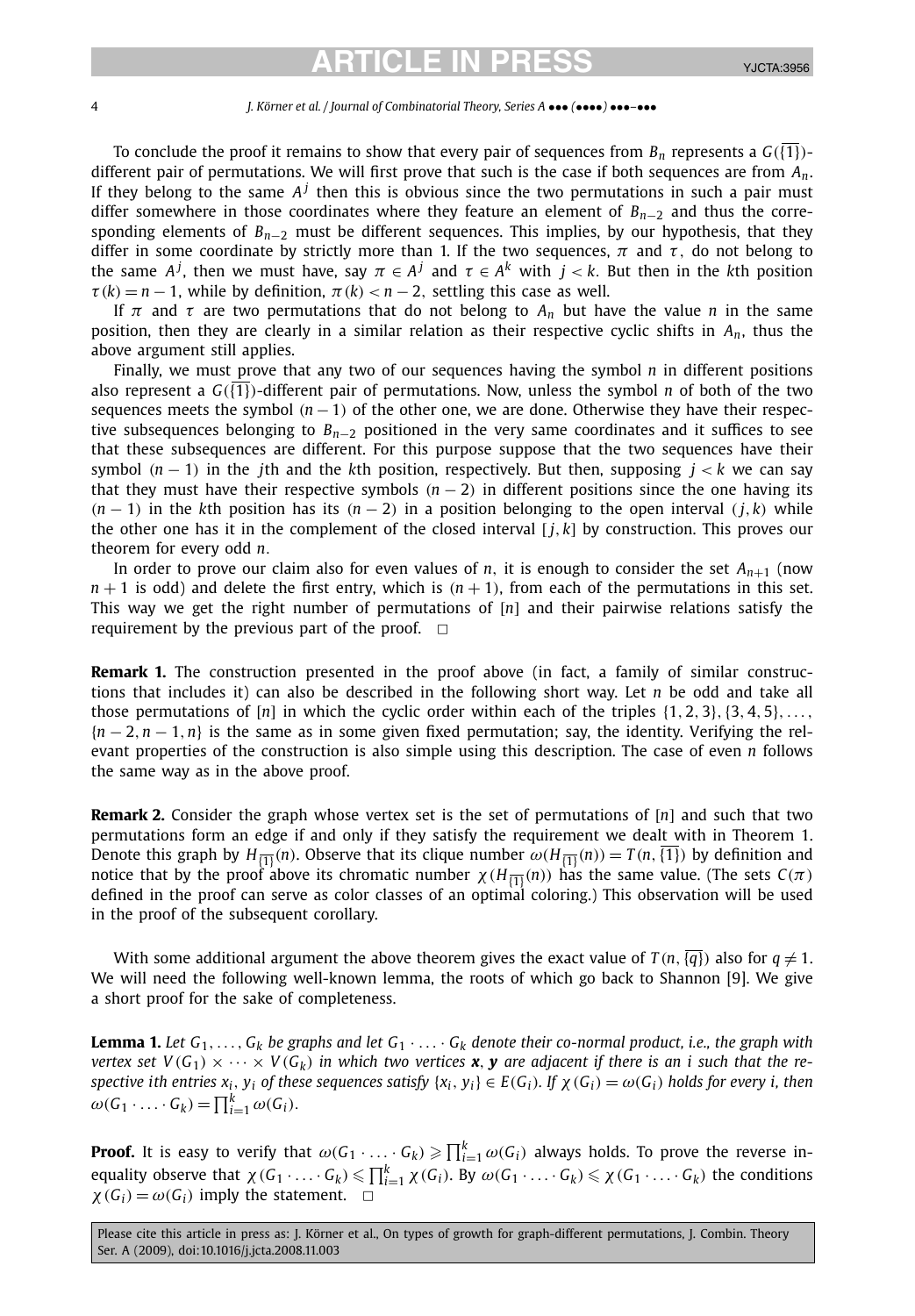#### *J. Körner et al. / Journal of Combinatorial Theory, Series A* ••• *(*••••*)* •••*–*••• 5

**Corollary 1.** *Let q be an arbitrary fixed natural number and let n have the form aq* + *m, where m* ∈ {0*,..., q* − 1}*. Then*

$$
T(n,\overline{\{q\}})=\frac{n!}{(2^{\lfloor\frac{a}{2}\rfloor})^{q-m}(2^{\lfloor\frac{a+1}{2}\rfloor})^m}.
$$

**Proof.** Let  $S_n$  be the set of all permutations of  $[n]$  represented as sequences and consider a largest possible set  $B_n$  of sequences from  $S_n$  which satisfies the requirements for  $D = \{q\}$ . Let  $h : \mathbb{N} \to$ {0*,..., q* − 1} be the residue map modulo *q*, or, in fact, any map for which *h(k)* = *h( )* if and only if *q* divides  $|k-\ell|$ . For sequences  $\mathbf{x} = x_1 \dots x_n$  extend h as  $h(\mathbf{x}) := h(x_1) \dots h(x_n)$ . Partition  $S_n$  according to the image of *h*, i.e., put **x** and **y** into the same partition class iff  $h(x) = h(y)$ . The number of partition classes so obtained is

$$
t := \frac{n!}{(a!)^{q-m}((a+1)!)^m} = {n \choose a, \dots, a, a+1, \dots, a+1}.
$$

We call the classes  $W_1, \ldots, W_t$ . If two sequences **x**, **y** belong to different  $W_i$ 's then there must be a position *i* for which  $|x_i - y_i|$  is not divisible by *q*, in particular, it is not equal to *q*. Thus  $T(n, \overline{q})$  is just the sum of the maximum possible cardinalities of sets of sequences one can find within each *W <sup>j</sup>* such that each pair of these sequences satisfies the condition.

Fix any class *W*<sub>*j*</sub>. For each  $\mathbf{x} \in W_j$  and each position *i* the value  $h(x_i)$  is the same by definition. Let  $h_i^j$  denote this common value. For  $k \in \{0, ..., q - 1\}$  set  $E_k = \{i \mid h_i^j = k\}$ . Consider the subsequence of each  $x \in W_i$  given by the entries at the positions belonging to  $E_k$ . Note that the size of  $|E_k|$  is either *a* or  $a + 1$ . Let  $H_k$  be the following graph. Its vertex set consists of  $|E_k|$ -length sequences of different numbers from [*n*]∩{ | *h( )* = *k*}. Two such sequences *x* and *y* are adjacent in *Hk* iff at some coordinate *i* we have  $|x_i - y_i| \neq q$ . It is straightforward that  $H_k$  is isomorphic to the graph  $H_{\overline{\{1\}}}(|E_k|)$ defined in Remark 2. Whence its clique number is  $T(|E_k|, \overline{\{1\}})$ , while, by Remark 2, its chromatic number has this same value. Let  $\hat{H}_i$  be the graph with vertex set  $W_i$  where two vertices are adjacent if they satisfy the requirement that at some position their difference is neither 0 nor *q*. One easily verifies that  $\hat{H}_i$  is isomorphic to the co-normal product (for the definition see Lemma 1) of the graphs  $H_0,\ldots,H_{q-1}$ , which is, by the foregoing, isomorphic to  $\prod_{k=0}^{q-1}H_{\{\overline{1}\}}(|E_k|).$  We are interested in the clique number of this graph. By Lemma 1 and Remark 2 this value is equal to  $\prod_{k=0}^{q-1} \omega(H_{\overline{1}|}(|E_k|))$ . Noticing that *q* − *m* of the sets  $E_k$  have size *a* and *m* of them have size *a* + 1, this is further equal to  $(a!/2^{\lfloor \frac{a}{2} \rfloor})^{q-m}((a+1)!/2^{\lfloor \frac{a+1}{2} \rfloor})^m$  by Theorem 1.

The latter value is the same for all sets  $W_j$  and the number of these sets is  $\binom{n}{a,\dots,a,a+1,\dots,a+1}$  (with *a* and *a* + 1 appearing *q* − *m* and *m* times, respectively). Thus we have obtained

$$
T(n, \overline{\{q\}}) = {n \choose a, \ldots, a, a+1, \ldots, a+1} \left(\frac{a!}{2^{\lfloor \frac{a}{2} \rfloor}}\right)^{q-m} \left(\frac{(a+1)!}{2^{\lfloor \frac{a+1}{2} \rfloor}}\right)^m
$$

$$
= \frac{n!}{(2^{\lfloor \frac{a}{2} \rfloor})^{q-m} (2^{\lfloor \frac{a+1}{2} \rfloor})^m} \qquad \Box
$$

### **3. Graph pairs**

It seems interesting to study the relationship of the values of  $T(n, D)$  for pairs of disjoint sets (graphs) and their union, especially in case of pairs of complementary sets.

Let us define

$$
\phi(D, \overline{D}) := \limsup_{n \to \infty} \frac{1}{n} \log \frac{T(n, D)T(n, D)}{n!}
$$

and call it the *split strength* of the partition  $\{D, \overline{D}\}$  of the natural numbers. (All logarithms in the paper are of base 2.) Consider the case  $D := \{1\}$ . We know from [5] that

$$
10^{\frac{n-4}{4}}\leqslant T(n,\{1\})\leqslant 2^n.
$$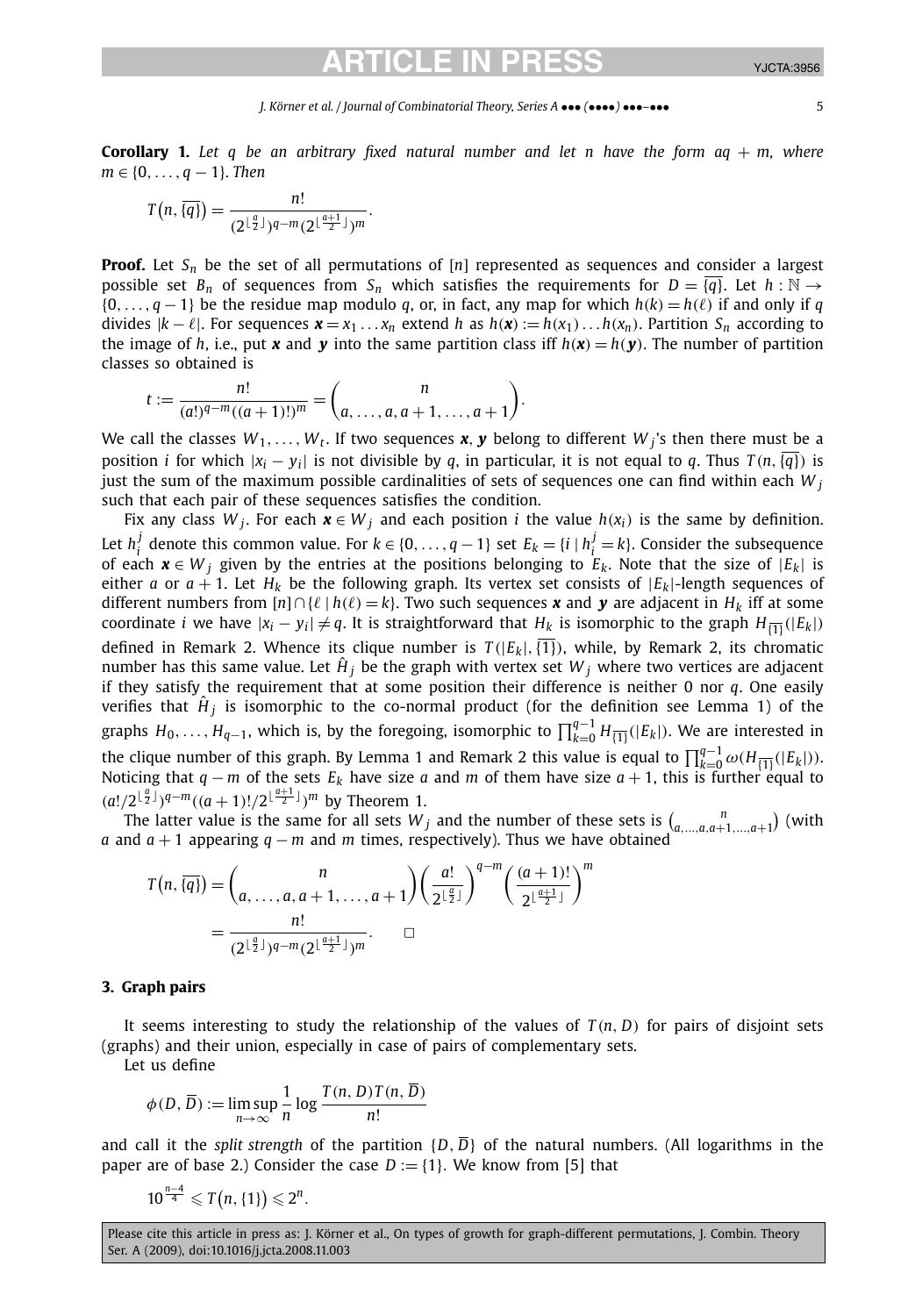### 6 *J. Körner et al. / Journal of Combinatorial Theory, Series A* ••• *(*••••*)* •••*–*•••

(We do not need the sharper form of the upper bound here. For an exponential improvement in the above lower bound the reader is invited to consult Brightwell and Fairthorne [1].) Using this in combination with Theorem 1 yields

#### **Proposition 1.**

$$
0.33 < \phi\big(\{1\},\overline{\{1\}}\big) \leqslant \frac{1}{2}.
$$

We continue with other examples. Denoting by 2N the set of the even numbers, we would like to determine  $\phi$ (2N,  $\overline{2N}$ ). To this end, notice first that

$$
T(n, 2\overline{\mathbb{N}}) = \binom{n}{\lfloor \frac{n}{2} \rfloor}.
$$

In fact, this easily follows, as in [4], by observing that two permutations differ in every position by an even number if and only if the even numbers occupy the same set of positions in both.

Somewhat surprisingly, *T (n,* 2N*)* seems hard to determine and we only have some easy bounds.

### **Proposition 2.**

$$
\frac{n! \left(\lceil \frac{n}{2} \rceil + 1\right)}{2\left(\lfloor \frac{n}{2} \rfloor\right)} \leqslant T(n, 2\mathbb{N}) \leqslant \frac{n!}{2^{\lfloor \frac{n}{2} \rfloor}}.
$$

**Proof.** The upper bound is a trivial consequence of (the upper bound part of) Theorem 1. Although the lower bound follows from the lower bound on  $\kappa(K_n)$  in [5], yet for the reader's convenience we give the details without explicit reference to said paper. (Those needing more details may however consult [5].) We consider the set [*n*] as the disjoint union of its respective subsets of odd and even numbers. Correspondingly, we divide the coordinate set in two (with a little twist). In the first  $\lceil \frac{n}{2} \rceil + 1$ coordinates we write the even permutations of the set *A* consisting of all the odd numbers from [*n*] with the addition of the extra symbol  $\star$ . (More precisely, first we represent these  $\lceil \frac{n}{2} \rceil + 1$  many symbols bijectively by the first natural numbers up to their cardinality, then extend this bijection to the permutations of both sets and consider only those permutations of the elements of *A* that correspond to the even permutations of the first |*A*| natural numbers). We represent an arbitrary permutation of *A* in form of a sequence *x* and similarly let *y* be an arbitrary permutation of the set *B* of the even elements of [*n*]. We will say that *y* is *hooked up to x* if we replace the  $\star$  in *x* by the first coordinate of *y* and concatenate the rest of *y* as a suffix to the resulting sequence. Let us denote by  $x \leftarrow y$  the permutation of [*n*] so obtained. Define  $A \leftarrow B$  to be the set of all these permutations as *x* and *y* take all of their possible values. Clearly,

$$
|A \leftarrow B| = \frac{1}{2} \left( \left\lceil \frac{n}{2} \right\rceil + 1 \right)! \left\lfloor \frac{n}{2} \right\rfloor!
$$

which in turn equals the claimed lower bound in the statement of the proposition. It is very easy to see on the other hand that all the pairs of permutations from  $A \leftarrow B$  differ by an even number in some coordinate.  $\Box$ 

### **Corollary 2.**

$$
0\leqslant \phi(2\mathbb{N},\overline{2\mathbb{N}})\leqslant \frac{1}{2}.
$$

Next we quickly review the following immediate consequence of our hitherto results on split strength.

**Proposition 3.** *Let q be an arbitrary but fixed natural number. Then φ(*{*q*}*,*{*q*}*) is independent of the actual value of q.*

Please cite this article in press as: J. Körner et al., On types of growth for graph-different permutations, J. Combin. Theory Ser. A (2009), doi:10.1016/j.jcta.2008.11.003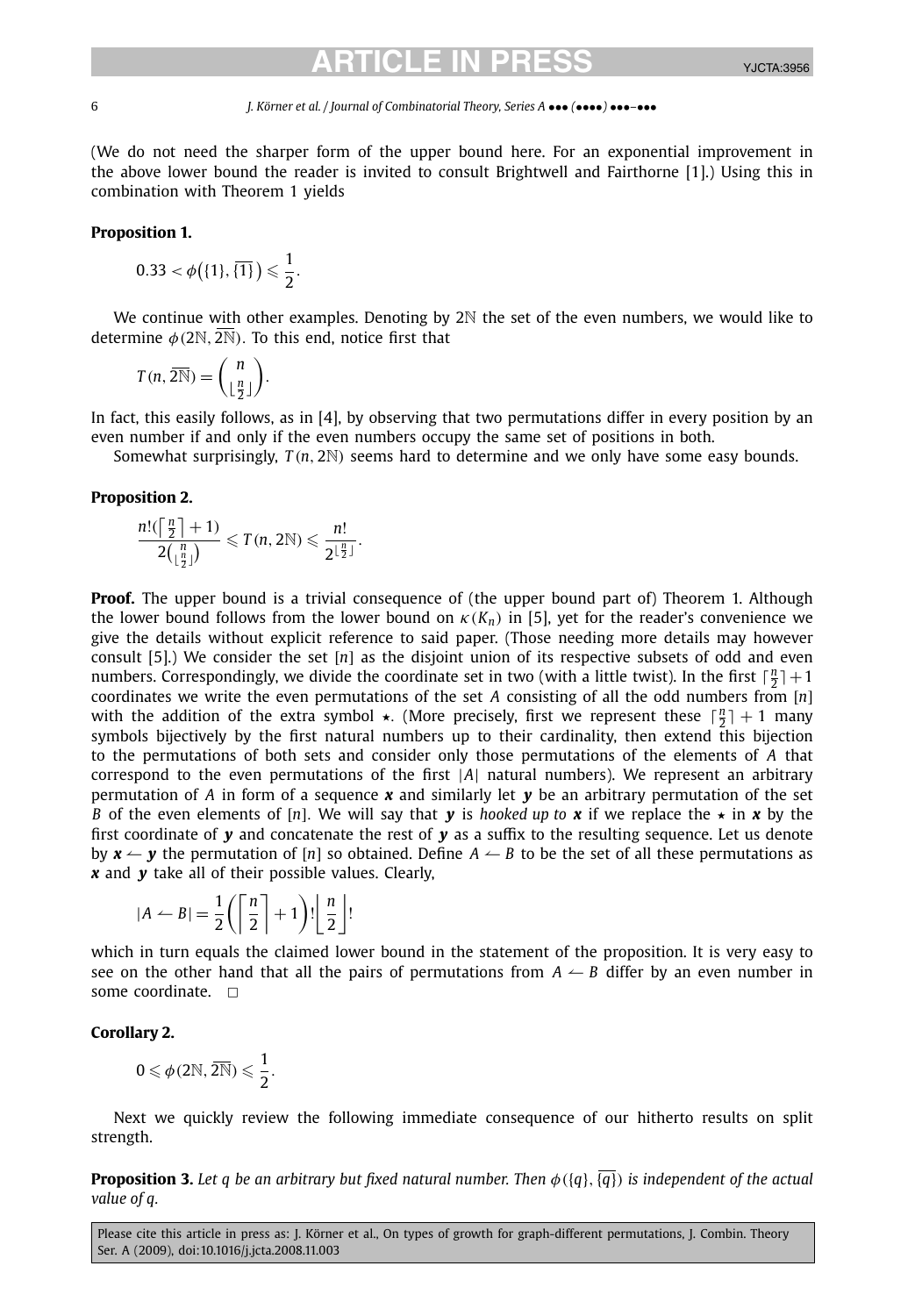**Proof.** We prove more, namely that the asymptotics of  $T(n, \{q\})$  is independent of the value of *q* we fix and the same is true for  $T(n, \{q\})$ . For the latter it follows immediately from the formula given in Corollary 1.

Now we turn to  $T(n, \{q\})$ . Consider the distance graph  $G(\{q\})$  of the set  $\{q\}$  and look at the graph it induces on [*n*]. Since the latter is isomorphic to a subgraph of  $P_n$ , the path on *n* vertices that the analogous distance graph *G(*{1}*)* induces on the same set, we immediately see that

$$
T(n,\{q\})\leqslant T(n,\{1\}).
$$

$$
\tag{2}
$$

In the reverse direction, we just have to observe that, for every  $m \in \{0, 1, \ldots, q - 1\}$ , the graph  $G({q})$ induces an infinite path on the residue class  $qN + m$  of the numbers congruent to *m* modulo *q*. This implies

$$
T(n, \{q\}) \geqslant \prod_{m=0}^{q-1} T\left(\left\lfloor \frac{n-m}{q} \right\rfloor, \{1\}\right) \tag{3}
$$

by concatenating the respective constructions of permutations for each fixed *m*. Whence it is immediate that  $T(n, \{q\})$  and  $T(n, \{1\})$  have the same exponential growth rate.  $\Box$ 

We know very little about split strength and thus there are many questions to ask. Is it always true that  $\phi(D, \overline{D})$  is finite and non-negative as it seems by these examples? In order to see the greater picture, we have to look at different kind of growth rates as well.

### **4. Intermediate growth**

So far we have only seen growth rates at an exponential factor away from either 1 or *n*!. We intend to show here, however, that in between growth rates are also possible. In particular, we will see that  $T(n, D)$  and  $T(n, \overline{D})$  can have essentially the same growth rate, while their product is still about *n*!.

Let  $ex(n)$  denote the largest exponent *s* for which  $2<sup>s</sup>$  is a divisor of *n*. We define

$$
E := \{ n \mid n \in \mathbb{N}, \ \text{ex}(n) \equiv 0 \ \text{(mod 2)} \}. \tag{4}
$$

**Theorem 2.** *If n is a power of* 4*, then we have*

(a) 
$$
(\sqrt{n})!^{\sqrt{n}} \leq T(n, E) \leq \frac{n!}{(\sqrt{n})!^{\sqrt{n}}},
$$

(b) 
$$
(\sqrt{n})!^{\sqrt{n}} \leq T(n, \overline{E}) \leq \frac{n!}{(\sqrt{n})!^{\sqrt{n}}}
$$

**Proof.** We prove the lower bound part of (a) first. It will be convenient to consider the elements of  $[n]$  as binary sequences of length  $t := \lfloor \log n \rfloor$ , with each natural number from  $[n]$  represented by its *binary expansion*. (Integer parts could be deleted by our assumption on *n*, moreover, we also know that *t* is an even number.) In fact, instead of permuting the *n* integers in  $\{1, \ldots, n\}$ , now we will permute the *n* numbers in  $\{0, \ldots, n-1\}$ . With a shift by 1, the two are obviously equivalent for our purposes. For simplicity, we will index the coordinates of the binary expansions from right to left. Hence in particular *m* is odd if in its binary expansion  $\mathbf{x} = x_t x_{t-1} \dots x_1$  the rightmost coordinate  $x_1$  is 1 and even else. Let further *xodd* and *xeven* denote the subsequence of the odd and the even indexed coordinates of **x**, respectively. Finally, let  $v(x)$  be the smallest (i.e., rightmost) index *i* for which  $x_i = 1$ . By a slight abuse of notation we will consider the various subsets of  $\{0,\ldots,n-1\}$  as subsets of  $\{0,1\}^t$ . Quite clearly, for every  $\boldsymbol{x} \in \{0,1\}^t$  we have

$$
\nu(\pmb{x})=e\pmb{x}(\pmb{x})+1
$$

and, in particular,  $\mathbf{x} \in E$  if and only if  $v(\mathbf{x}) \equiv 1$  modulo 2. In order to prove the lower bound, let us consider the partition induced on  $\{0,1\}^t$  (i.e., on  $\{0,\ldots,n-1\}$ ) by the mapping  $f:\{0,1\}^t \to \{0,1\}^{\frac{t}{2}}$ where

 $f(\mathbf{x}) := \mathbf{x}^{even}$  for every  $\mathbf{x} \in \{0, 1\}^t$ .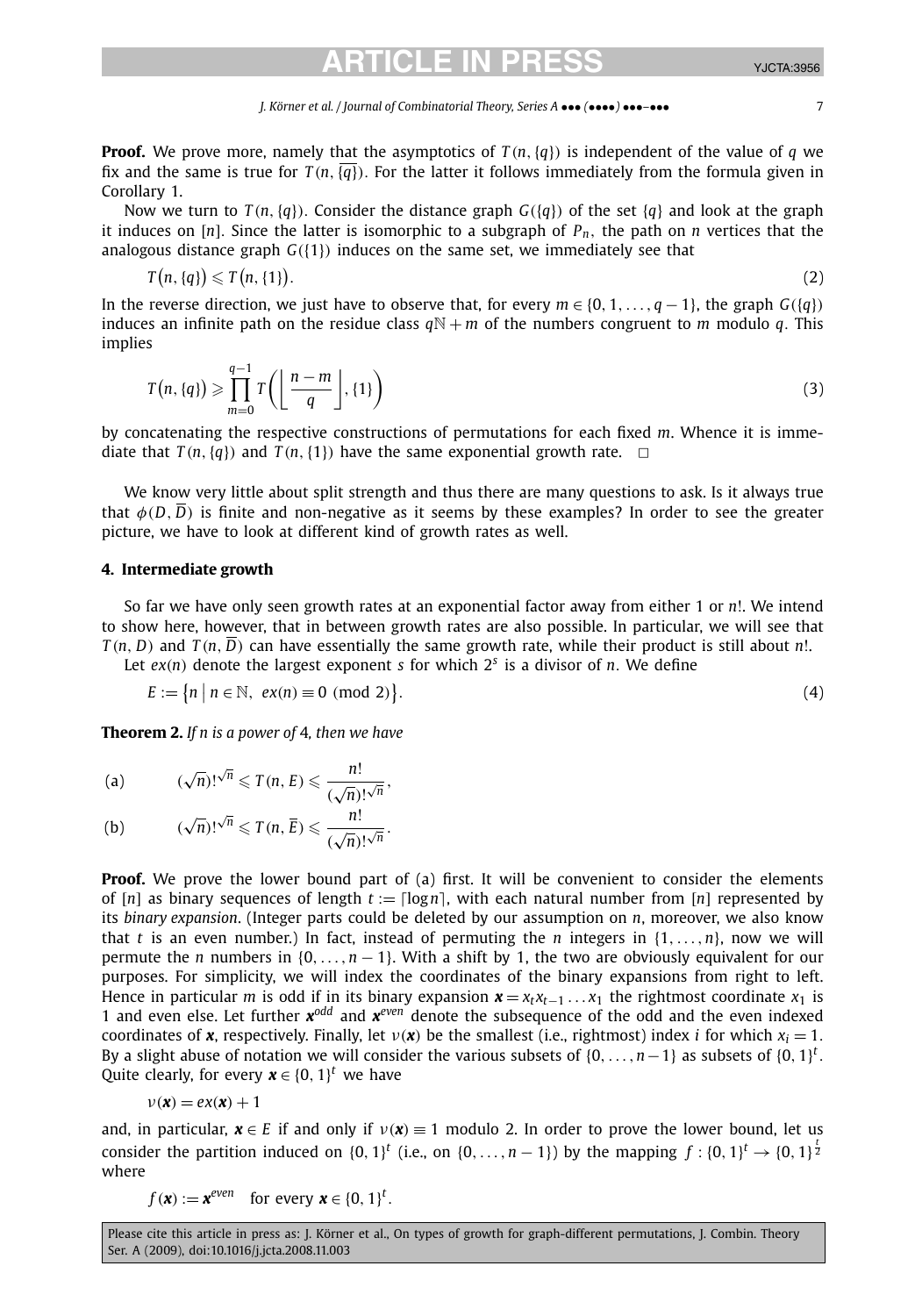#### 8 *J. Körner et al. / Journal of Combinatorial Theory, Series A* ••• *(*••••*)* •••*–*•••

(The classes of the partition are the full inverse images corresponding to the various values of *f* .) It follows by construction that

$$
f(\mathbf{x}) = f(\mathbf{y}) \quad \text{implies} \quad |\mathbf{x} - \mathbf{y}| \in E \tag{5}
$$

where by the difference of the vectors  $x$  and  $y$  we mean the difference in ordinary arithmetics of the natural numbers they represent. Indeed, executing the subtraction in the binary number system we are using here one sees that both  $x - y$  and  $y - x$  have their rightmost 1 in the position where, scanning the binary expansions of  $x$  and  $y$  from right to left, we find the first position in which they differ. Now, since  $x^{even} = y^{even}$  by assumption, the position in question must have an odd index. In other words,  $\nu(|\mathbf{x}-\mathbf{y}|) \equiv 1$  modulo 2. For every  $\mathbf{z} \in \{0,1\}^{\frac{t}{2}}$  we denote by  $S(\mathbf{z})$  the set of all the permutations of the elements of the full inverse image  $f^{-1}(z)$  of  $z$ *,* Thus, by our previous argument, all these permutations are pairwise *G(E)*-different. Consider the Cartesian product

$$
C := \prod_{z \in \{0,1\}^{\frac{t}{2}}} S(z). \tag{6}
$$

Note that the elements of *C* are permutations of the numbers in {0*,...,n* − 1}. The above consideration implies that *C* is a set of pairwise *G(E)*-different permutations. Further, observing that for every  $\boldsymbol{z} \in \{0,\,1\}^{\frac{t}{2}}$ 

$$
\left|f^{-1}(\mathbf{z})\right| = 2^{\frac{t}{2}}
$$

we have

$$
|C| = (2^{\frac{t}{2}})^{t^2} \tag{7}
$$

proving the lower bound in (a). (One might get a somewhat larger set by using the hookup operation instead of straightforward direct product but we do not intend to increase the complexity of the presentation for this relatively small gain here.)

Next we prove the upper bound part of (b). Notice that the set *C* we have constructed above has a stronger property than needed so far. In fact, in every coordinate, the absolute difference of our permutations is either 0 or else it belongs to *E*. This observation will be the basis for our upper bound.

Consider the auxiliary graph  $H_{\bar{F}}$  the vertices of which are the permutations of [*n*] and two are adjacent if they satisfy the requirement that at some position they have two numbers such that their difference is in  $\bar{E}$ . Clearly,  $T(n,\bar{E}) = \omega(H_{\bar{E}})$ , the clique number of this graph by definition. The above observation about *C* implies that its independence number  $\alpha$ (*H<sub>F</sub>*) is at least |*C*|. Note that *H<sub>F</sub>* is vertex transitive (any permuting of the coordinates in the vertices gives an automorphism), thus by a well-known fact (cf., e.g., in [8]) its fractional chromatic number  $\chi_f(H_{\overline{F}})$  is equal to the ratio of the number of vertices and the independence number. Using also that the clique number cannot acceed the fractional chromatic number (cf. [8]) we obtained

$$
T(n, \overline{E}) = \omega(H_{\overline{E}}) \leq \chi_f(H_{\overline{E}}) = \frac{|V(H_{\overline{E}})|}{\alpha(H_{\overline{E}})} \leq \frac{n!}{|C|} = \frac{n!}{(2^{\frac{t}{2}})!^{2^{\frac{t}{2}}}}
$$

proving the upper bound in part (b).

Exchanging the role of even and odd above we obtain the lower bound in (b) and the upper bound in (a) in a similar way.  $\Box$ 

Theorem 2 shows that the investigated values of  $T(n, E)$  and  $T(n, \overline{E})$  have essentially the same neorem 2 snows that the investigated values of  $I(n, E)$  and  $I(n, E)$  have essentially the same growth rate at around  $\sqrt{n!}$ . The following statement is a straightforward generalization of the above.

**Theorem 3.** *For every rational number*  $\alpha \in (0, 1)$ *, there is a set*  $E_\alpha \subseteq \mathbb{N}$  *such that for infinitely many values of n we have*

$$
(n^{\alpha})!^{n^{1-\alpha}} \leqslant T(n, E_{\alpha}) \leqslant \frac{n!}{(n^{1-\alpha})!^{n^{\alpha}}}
$$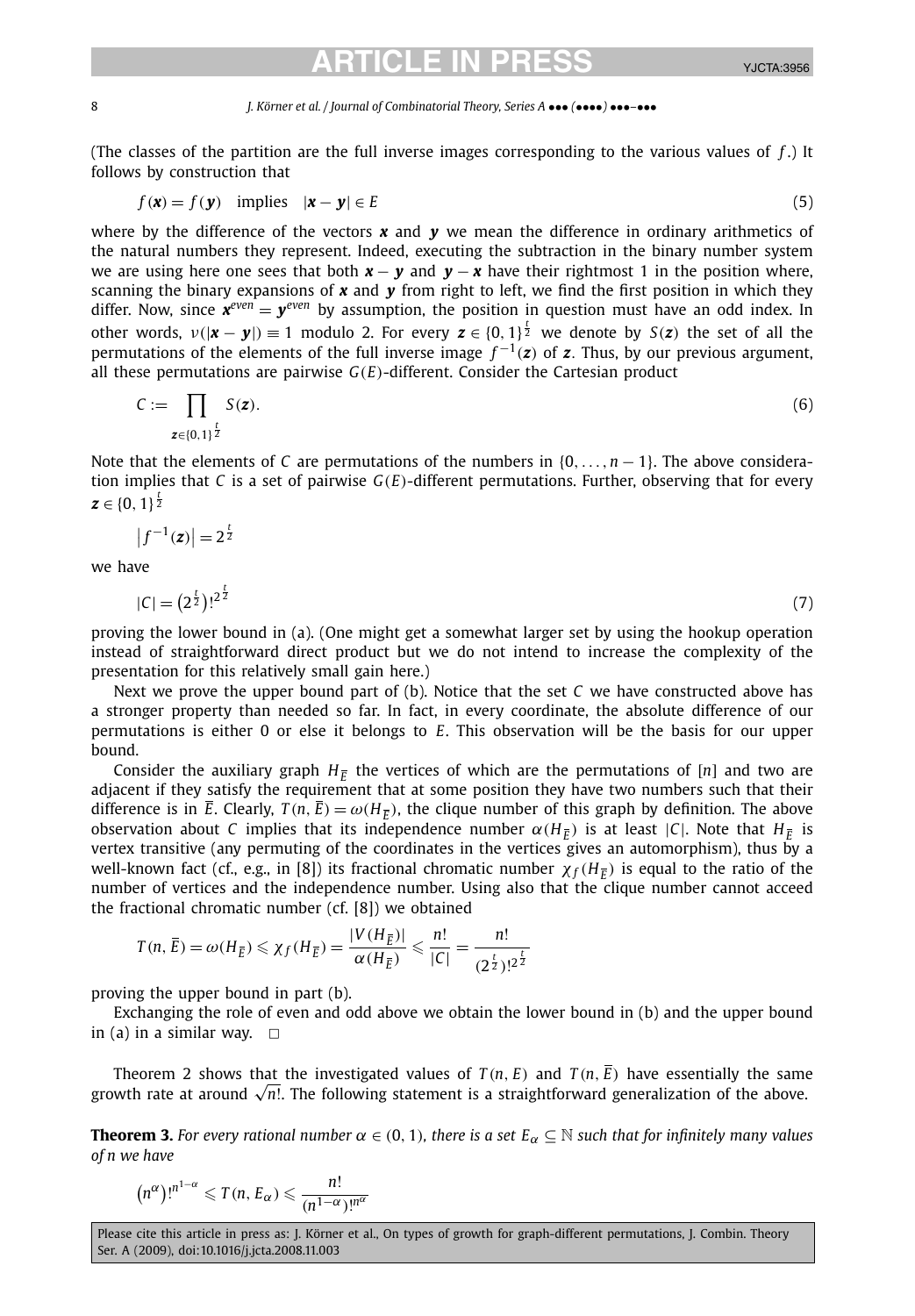*J. Körner et al. / Journal of Combinatorial Theory, Series A* ••• *(*••••*)* •••*–*••• 9

*and*

$$
(n^{1-\alpha})!^{n^{\alpha}} \leqslant T(n, \overline{E_{\alpha}}) \leqslant \frac{n!}{(n^{\alpha})!^{n^{1-\alpha}}}.
$$

**Remark 3.** Notice that taking logarithm and using the estimate  $log(k!) \approx k log k$  the above inequalities give that  $\log T(n, E_{\alpha})$  is about  $\alpha \log(n!)$ , while  $\log T(n, \overline{E}_{\alpha})$  is about  $(1 - \alpha) \log(n!)$ .

### **Proof.** Let

$$
E_{\alpha} := \{m \mid m \in \mathbb{N}, \ \text{ex}(m) \equiv 0, 1, \ldots, p-1 \ \text{ (mod } q) \},\
$$

where  $\alpha = p/q$  and suppose *n* is a power of  $2^q$ . The reasoning is essentially the same as in Theorem 2, which is the case  $\alpha = 1/2$ ,  $\alpha = 2$ . Instead of [*n*] we again permute the elements of {0,..., *n* − 1} and represent each of these numbers by their binary expansion. We collect into one group those numbers of {0*,...,n* −1} whose binary expansion has the very same subsequence in those positions which are indexed by numbers congruent to  $p+1,\ldots,q$  modulo  $q.$  There are  $n^{\frac{q-p}{q}}=n^{1-\alpha}$  different such groups each containing  $n^{\alpha}$  different numbers. Permuting the numbers within a group we get  $(n^{\alpha})$ ! permutations of those numbers and these are bound to differ at some position by the difference of two different numbers in the group. Such a value belongs to  $E_\alpha$  by construction. Putting all permutations of all our groups together we obtain *(nα)*! *<sup>n</sup>*1−*<sup>α</sup>* different permutations altogether that not only satisfy the requirements given by the set  $E_\alpha$  but no two of which satisfy the requirements prescribed by  $\bar{E}_\alpha$ . This gives the upper bound for  $T(n, \bar{E}_{\alpha})$  in a similar way as the upper bound on  $T(n, \bar{E})$  is proven in Theorem 2. The rest is also similar to what we have seen there.  $\Box$ 

### **5. Exponential growth and Shannon capacity**

In this section we return to the more familiar territory of distance graphs with finite chromatic number. The relevance of this parameter is shown by the following simple observation.

**Proposition 4.** *Let G be an infinite graph with finite chromatic number χ(G). Then*

$$
T_G(n)\leqslant \big(\chi(G)\big)^n.
$$

**Proof.** Let  $c: V(G) \to [\chi(G)]$  be an optimal coloring of the vertices of G and let  $c_n: V(G)^n \to [\chi(G)]^n$ be its usual extension to sequences. Notice that none of the full inverse images *c*−<sup>1</sup> *<sup>n</sup>* of the elements of  $[\chi(G)]^n$  can contain two pairwise *G*-different permutations of  $[n]$ .  $\Box$ 

In particular, distance graphs of "rare" sets of distances have finite chromatic number. More precisely, by a result of Ruzsa, Tuza and Voigt [7], if the set  $D := \{d_1, d_2, \ldots, d_n, \ldots\}$  has the density of a geometric progression in the sense that  $\liminf_{n\to\infty}\frac{d_{n+1}}{d_n}>1$ , then the distance graph  $G(D)$  has finite chromatic number. Clearly, this density condition is sufficient but not necessary for the chromatic number to be finite (cf., e.g., the set of odd numbers as differences that result in a bipartite graph).

However, for some graphs *G* with finite chromatic number one can give a better upper bound on  $T_G(n)$ . This bound is easily obtained once we realize the tight connection of our present problem with the classical concept of Shannon capacity of a graph [9].

Given a sequence  $x \in V^n$  we shall denote by  $P_x$  the probability distribution on the elements of *V* defined by

$$
P_{\mathbf{x}}(a) = \frac{1}{n} | \{i \mid x_i = a, \ i = 1, 2, \dots, n\} |
$$

for every  $a \in V$ ; here  $\mathbf{x} = x_1 \dots x_n$ . The probability distribution  $P_{\mathbf{x}}$  is called the *type* of  $\mathbf{x}$ . Let  $V^n(P, \varepsilon)$ denote the set of those  $\mathbf{x} \in V^n$  for which

$$
|P_{\mathbf{x}} - P| = \max_{a \in V} |P_{\mathbf{x}}(a) - P(a)| \leq \varepsilon.
$$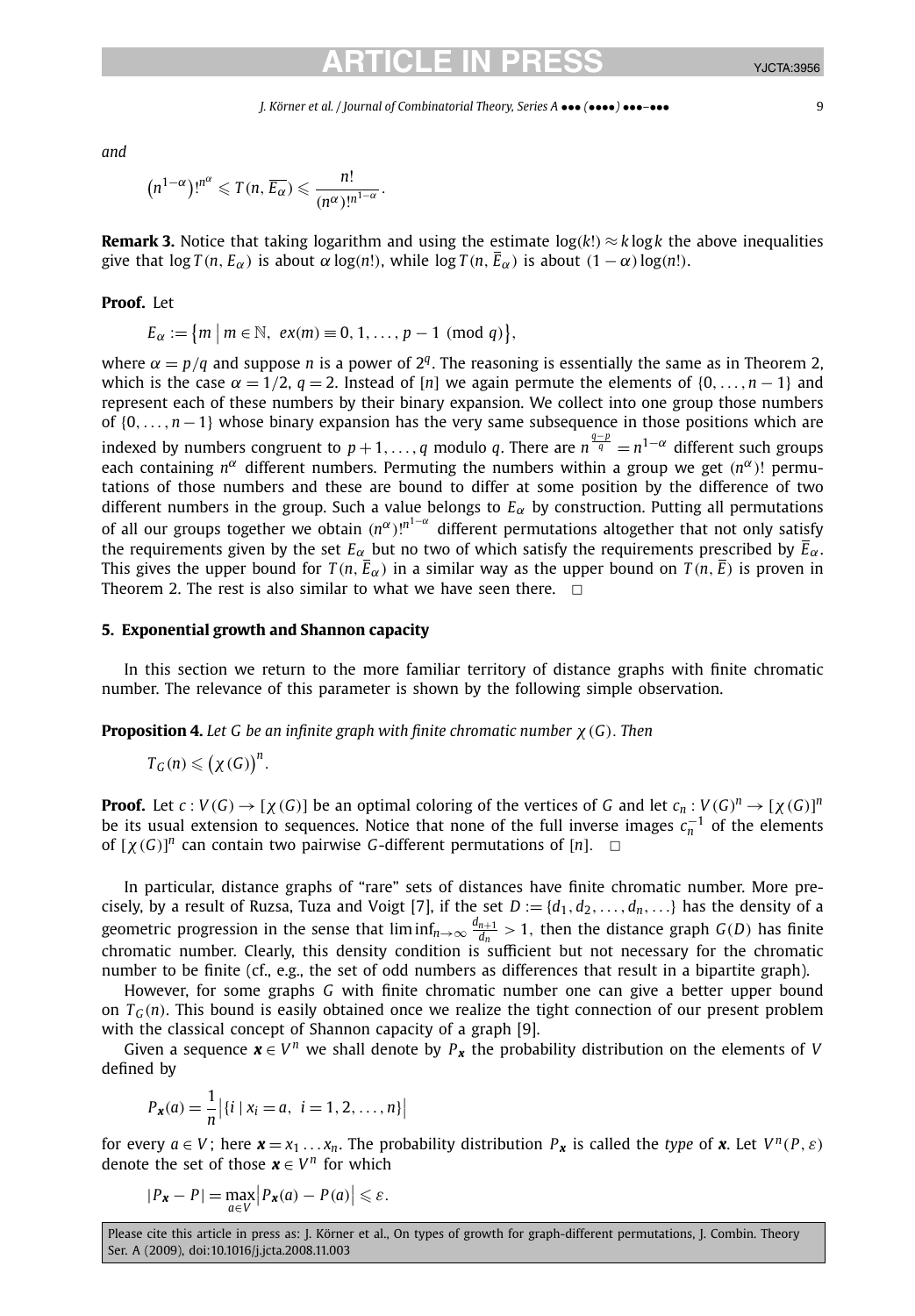10 *J. Körner et al. / Journal of Combinatorial Theory, Series A* ••• *(*••••*)* •••*–*•••

Let *G* be a finite graph with vertex set  $V = V(G)$  and edge set  $E(G)$ . As always, we will say that the sequences  $\mathbf{x} = x_1 x_2 \dots x_n \in V^n$  and  $\mathbf{y} = y_1 y_2 \dots y_n \in V^n$  are *G*-different if there is at least one index  $i \in [n]$  with  $\{x_i, y_i\} \in E(G)$ . Let  $\omega(G, n)$  and  $\omega(G, P, \varepsilon, n)$  be the largest cardinality of any set  $C \subset V^n$ and  $C' \subset V^n(P, \varepsilon)$ , respectively, of pairwise *G*-different sequences. The Shannon capacity of *G* (or of  $\overline{G}$ in the more usual notational convention, cf. [9]) can be defined as

$$
C(G) = \limsup_{n \to \infty} \frac{1}{n} \log \omega(G, n),
$$

while the *capacity*  $C(G, P)$  of G within the type P is given (cf. [2]) as

$$
C(G, P) := \lim_{\varepsilon \to 0} \limsup_{n \to \infty} \frac{1}{n} \log \omega(G, P, \varepsilon, n).
$$

It is immediate from the definitions that  $C(G, P) \leqslant C(G)$  always holds and using the methods of [3] it is easy to prove that in fact  $C(G) = \max_{P} C(G, P)$ .

In what follows we will restrict attention to graphs we call *residue graph*s. We say that an infinite graph *G* with vertex set  $\mathbb N$  is a residue graph if there exists a natural number *r* and a finite graph  $M = M(G)$  with vertex set  $\{0, 1, \ldots, r - 1\}$  such that

$$
\{a, b\} \in E(G) \quad \text{if and only if} \quad \left\{(a)_{\text{mod } r}, (b)_{\text{mod } r}\right\} \in E(M).
$$

Let *Q* be the uniform distribution on  $\{0, 1, \ldots, r - 1\}$ . We have

### **Theorem 4.**

$$
\lim_{n \to \infty} \frac{1}{n} \log T_G(n) = C(M(G), Q).
$$

**Proof.** To prove

$$
\limsup_{n\to\infty}\frac{1}{n}\log T_G(n)\geqslant C(M(G),Q)
$$

consider, for every *n* those sequences  $\boldsymbol{x} \in \{0, 1, ..., r - 1\}^n$  whose type  $Q_n$  satisfies

$$
Q_n(a) = \frac{1}{n} \left| \left\{ m \mid m \leq n, \ (m)_{\text{mod } r} = a \right\} \right|
$$

for every  $a \in \{0, 1, \ldots, r - 1\}$ . Let  $M^n$  be the graph whose vertices are the *n*-length sequences of vertices of *M* and whose vertices are adjacent if the corresponding sequences are *M*-different. For every *n* let  $C_n$  denote a complete subgraph of maximum cardinality  $M^n$  induces on the set of sequences of type  $Q_n$ . Notice that  $\lim_{n\to\infty}\frac{1}{n}\log|\mathcal{C}_n| = C(M(\mathcal{G}, Q))$ , because any sequence in  $[V(M)]^n(Q, \varepsilon)$  can be extended to one of type  $Q_{n'}$ , where  $n \leq n' \leq n + 2|V(M)|\varepsilon n$ , i.e., by adding at most  $2|V(M)|\varepsilon n$ new coordinates. This shows  $|C_{n'}| \ge \omega(G, Q_n, \varepsilon, n)$  and since  $|V(M)|$  is constant and  $\varepsilon$  can be chosen arbitrarily small, it proves that  $\frac{1}{n} \log |C_n|$  tends to  $C(M(G, Q))$  as *n* goes to infinity. Now for any fixed *n* and to any sequence  $\mathbf{x} \in V(C_n)$  we associate a permutation of [*n*] by replacing the occurrences of *a* in the sequence by the different numbers congruent to *a* modulo *r*, in a strictly increasing order. The result is a set of permutations which is *G*-different and has cardinality |*Cn*|. With the observation above this proves the desired inequality.

For the reverse inequality let *n* be a multiple of *r* and consider any construction achieving  $T_G(n)$ , i.e., a set of permutations of the elements of [*n*] that are pairwise *G*-different, while the cardinality of the set is  $T_G(n)$ . Substitute the occurrence of the number *i* in each of these permutations by the unique *j* ∈ {0,...,*r* − 1} which is congruent to it modulo *r*. Doing this for all *i* ∈ [*n*] we get  $T_G(n)$ different sequences of vertices of *M* each having type *Q* that actually form a clique in  $M^n$ .  $\Box$ 

The following corollary is immediate.